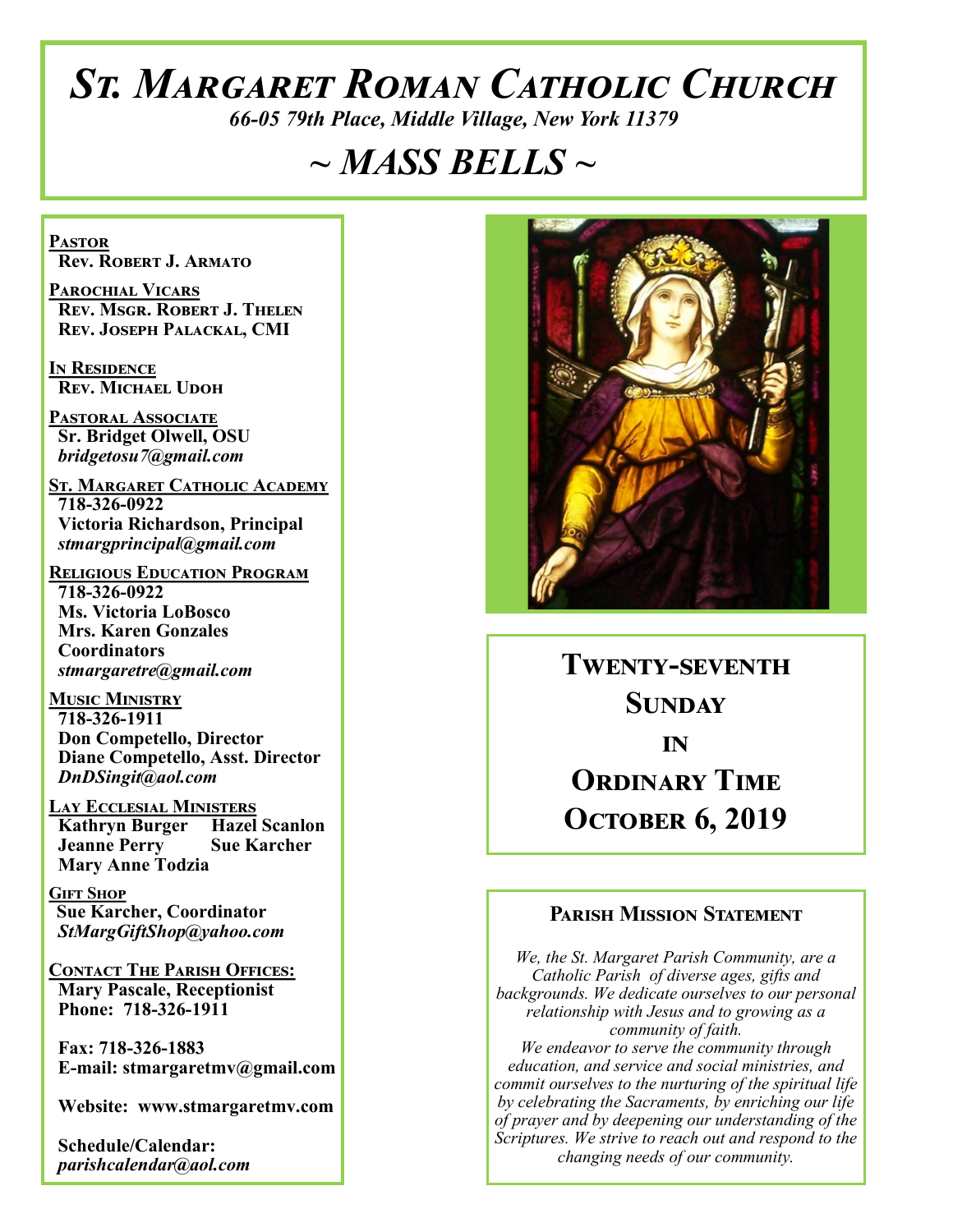### *MASSES FOR THE WEEK*

| SUN.<br>7:30<br>9:00 | <b>OCTOBER 6 - TWENTY-SEVENTH</b><br><b>SUNDAY IN ORDINARY TIME</b><br>Mary Caslin<br>Madonna del Rosario/Antonino Catalano/<br>Maria Curatolo/Giuseppe e Mariana<br>Pagano/Giuseppe e Vincenzo Pagano/<br>Salvatore e Domenica Gattuso/Vincenzo,<br>Salvatore e Giovanna Consiglio/ |
|----------------------|--------------------------------------------------------------------------------------------------------------------------------------------------------------------------------------------------------------------------------------------------------------------------------------|
| 10:30                | Joseph Sparacio                                                                                                                                                                                                                                                                      |
| <b>NOON</b>          | People of the Parish                                                                                                                                                                                                                                                                 |
| 5:00PM               | <b>Breege Reilly</b>                                                                                                                                                                                                                                                                 |
| MON.                 | OCTOBER 7 - OUR LADY OF THE ROSARY                                                                                                                                                                                                                                                   |
| 7:00                 | <b>Purgatorial Society</b>                                                                                                                                                                                                                                                           |
| 9:00                 | Rose D'Amato                                                                                                                                                                                                                                                                         |
| TUE.                 | <b>OCTOBER 8 - WEEKDAY</b>                                                                                                                                                                                                                                                           |
| 7:00                 | Giulia Caruana                                                                                                                                                                                                                                                                       |
| 9:00                 | <b>Edward Shults</b>                                                                                                                                                                                                                                                                 |
| WED.                 | <b>OCTOBER 9 - SAINTS DENIS &amp;</b><br><b>JOHN LEONARDI</b>                                                                                                                                                                                                                        |
| 7:00                 | Ruth O'Hehir                                                                                                                                                                                                                                                                         |
| 9:00                 | Jim & Rita Minogue                                                                                                                                                                                                                                                                   |
| THU.                 | <b>OCTOBER 10 - WEEKDAY</b>                                                                                                                                                                                                                                                          |
| 7:00                 | <b>Iole Colalella</b>                                                                                                                                                                                                                                                                |
| 9:00                 | <b>Michael Putillo</b>                                                                                                                                                                                                                                                               |
| FRI.                 | OCTOBER 11 - ST. JOHN XX111, POPE                                                                                                                                                                                                                                                    |
| 7:00                 | Gigi Watson                                                                                                                                                                                                                                                                          |
| 9:00                 | <b>Robert Higgins</b>                                                                                                                                                                                                                                                                |
| SAT.                 | <b>OCTOBER 12 - WEEKDAY</b>                                                                                                                                                                                                                                                          |
| 9:00                 | Collective: Vita & Frank Spadafora/Ida                                                                                                                                                                                                                                               |
| 11:45                | & Maria Vocaturo<br>Memorial Mass: Marilyn Lovett, Rose Sessa,<br>Marion Veneziano, Ann Kingsley, Margaret E.<br>Philips, Concepcion Ramos, Ronald Scrimenti,<br>Giulia Caruana, Iole Colalella, Maria Millocca,                                                                     |
| 5:00PM               | Joseph & Florence Dalton                                                                                                                                                                                                                                                             |
| SUN.                 | <b>OCTOBER 13 - TWENTY-EIGHTH SUNDAY</b><br>IN ORDINARY TIME                                                                                                                                                                                                                         |
| 7:30<br>9:00         | Anthony Abicca<br>Filippo e Leonardo Curatolo/Vincenzo, Mariano<br>e Salvatore Palmeri/Daniele Bussa/Maria<br>Curatolo/Rosaria, Rosario e Nunzio Taormina/<br>Vincenza Distefano/ lole Colalella/Tommaso,<br>Carmela e Giuseppe Abissi/                                              |
| 10:30                | Giuseppe LaBarbera                                                                                                                                                                                                                                                                   |
| <b>NOON</b>          | Fire Lt. Kevin J. & William Pfeifer                                                                                                                                                                                                                                                  |
| 5:00PM               | People of the Parish                                                                                                                                                                                                                                                                 |

**THE RECTORY WILL BE CLOSED ON MONDAY, OCTOBER 14 IN OBSERVANCE OF COLUMBUS DAY MASS IS AT 9:00AM ONLY**

# **PARISH INFORMATION**

**Rectory Office Hours Monday - Friday - 9 am to Noon, and 1 pm to 5pm Tuesday & Wednesday evenings 5-7pm Saturday - by appointment Sunday - closed**

**CONFESSIONS** - Saturday, 4-4:45 pm or by appointment with a priest.

**NOVENA** to Our Lady of the Miraculous Medal Mondays after the 9am Mass.

**BAPTISMS** take place on the 1st and 3rd Sundays of the month. Please call the rectory for an appointment and to register your child.

**WEDDINGS MUST** be scheduled at least six months in advance by appointment with a priest or a deacon. Please call the rectory office. For marriage preparation information visit www.pre-cana.org.

**THE ENGLISH CHOIR** rehearses on Tuesday, at 7 pm in the Church. Tenors and baritones needed!

**IL CORO ITALIANO** prattica ogni Domenica prima della Messa Italiana.

**THE YOUTH CHOIR** rehearses on Thursday, from 6-7 pm in the Church. For more info, DnDsingit@aol.com

**BOY SCOUT TROOP #119** meets on Tuesdays from 7:15-9 pm in the Parish Hall. New members are welcome, age 10 1/2 & up. Call Mr. Krzewski, 718-894-4099.

**CUB PACK #119** meets on Mondays from 7-8:30 pm in the Parish Hall. New members welcome, age 6 to 10-1/2. Call Mr. Krzewski, 718-894-4099.

**SENIOR CITIZENS** meet every Wednesday at 12 Noon in the Parish Center.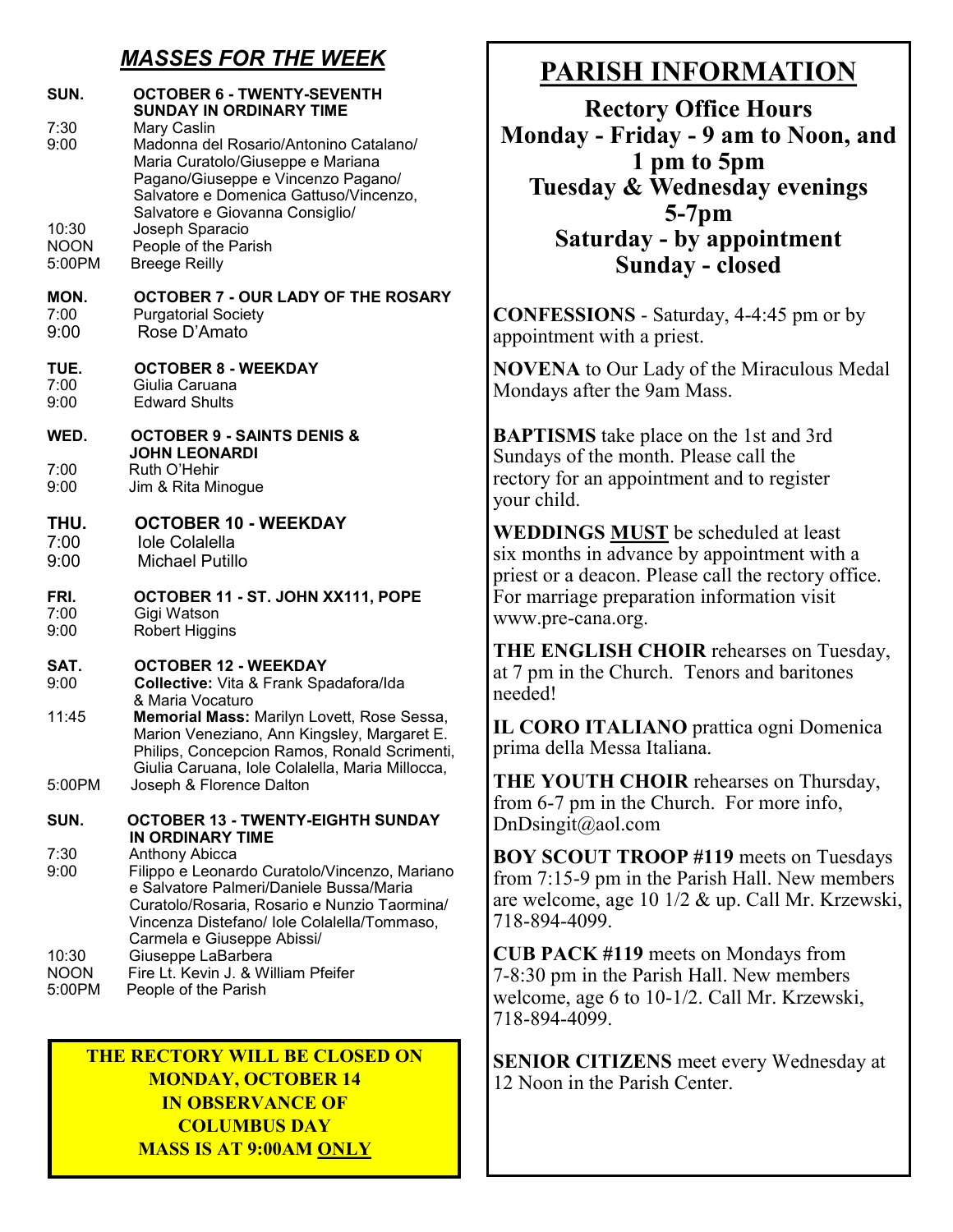# PLEASE PRAY FOR OUR SICK

Karen Guarascio, Connie Faccibene, Linda Frazier, Cari Ann Falk-LoBello, Glen Falk, Ronald Frazier, Robert Sabini, Lee Falk, Scott White, Baby McKinley Kelleher, Sean Harrison, Justin James Quirke, Elizabeth Ott, John Wert, Mary Harrison, John Murphy, Anne McGinnis, Norma Voyer, Vicky Turato, Julio Pelaez, Maritza Gutierrez, Graciela Mora, Cindy Mulore, Salvatore Tuttolomondo, Gloria Mojica, Gloria Pemaj, Anne Gorian, Allen McConville, Joseph Simon, Jack Marchindiondo, The Scaturro Family, Joseph Siano, Louis Pitelli, Marion Caracciola, Vita Mazzola, Giovanni Campo, Edward Stoltzenberg, Louis Pittelli, James Graff, Carol Arevalo, Immaculate Marge D'Elia, Jim O'Friscoll, Mary Rigovich, Matteo Sabini, Bob Biolsi, The Mojica Family, Fr. William Farrugia, Msgr. Leonard Badia, Matthew Zender

*The names will remain for 3 months, please call 718-326-1911 and ask for continued prayers.*

### **Prayer Requests**

**Pray for vocations to the Priesthood and Religious Life.** 

**Please pray for our men and women from our Parish serving in the defense of our country: Lt. Col. Thomas Frohnhoefer Sgt. Robert A. Domenici** 



#### *WE RECALL OUR BELOVED DECEASED*

*Especially, Carmela Chirdo, Frank R. Gallo, Concetta Giampapa May they rest in Christ's Peace!*

# **MEMORIALS**

### *TABERNACLE LAMP THIS WEEK*

*is lit in memory of Maria Curatolo at the request of Mary Pascale.*

### **ALTAR SERVERS**

 We are recruiting for **new altar servers**, boys and girls, grades 4 and up, from our Academy and Religious Education Program. Fr. Palackal is distributing more information and applications this week.

 High school servers are invited back to minister at weekend Masses as senior servers.

### **TODAY'S READINGS**

 *Twenty-Seventh Sunday in Ordinary Time*  Hab 1:2-3, 2:2-4 Ps 95:1-2, 6-7,8-9 2 Tm 1:6-8, 13-14 Lk 17:5-10

### **READINGS FOR THE WEEK**

| Monday:    | Jon 1:1-2:1-2, 11<br>Jon 2:3, 4, 5, 8<br>Lk 10:25-37             |
|------------|------------------------------------------------------------------|
| Tuesday:   | Jon $3:1-10$<br>Ps 130:1b-2, 3-4ab, 7-8<br>Lk 10:38-42           |
| Wednesday: | $Jon 4:1-11$<br>Ps 86:3-4, 5-6, 9-10<br>$Lk$ 11:1-4              |
| Thursday:  | Mal 3:13-20b<br>Ps 1:1-2, 3, 4, 6<br>$Lk$ 11:5-13                |
| Friday:    | $JI$ 1:13-15; 2:1-2<br>Ps 9:2-3, 6, 16, 8-9<br>Lk $11:15-26$     |
| Saturday:  | $JI 4:12-21$<br>$Ps$ 97:1-2, 5-6, 11-12<br>Lk 11:27-28           |
| Sunday:    | 2 Kgs 5:14-17<br>Ps 98:1, 2-3, 3-4<br>2 Tm 2:8-13<br>Lk 17:11-19 |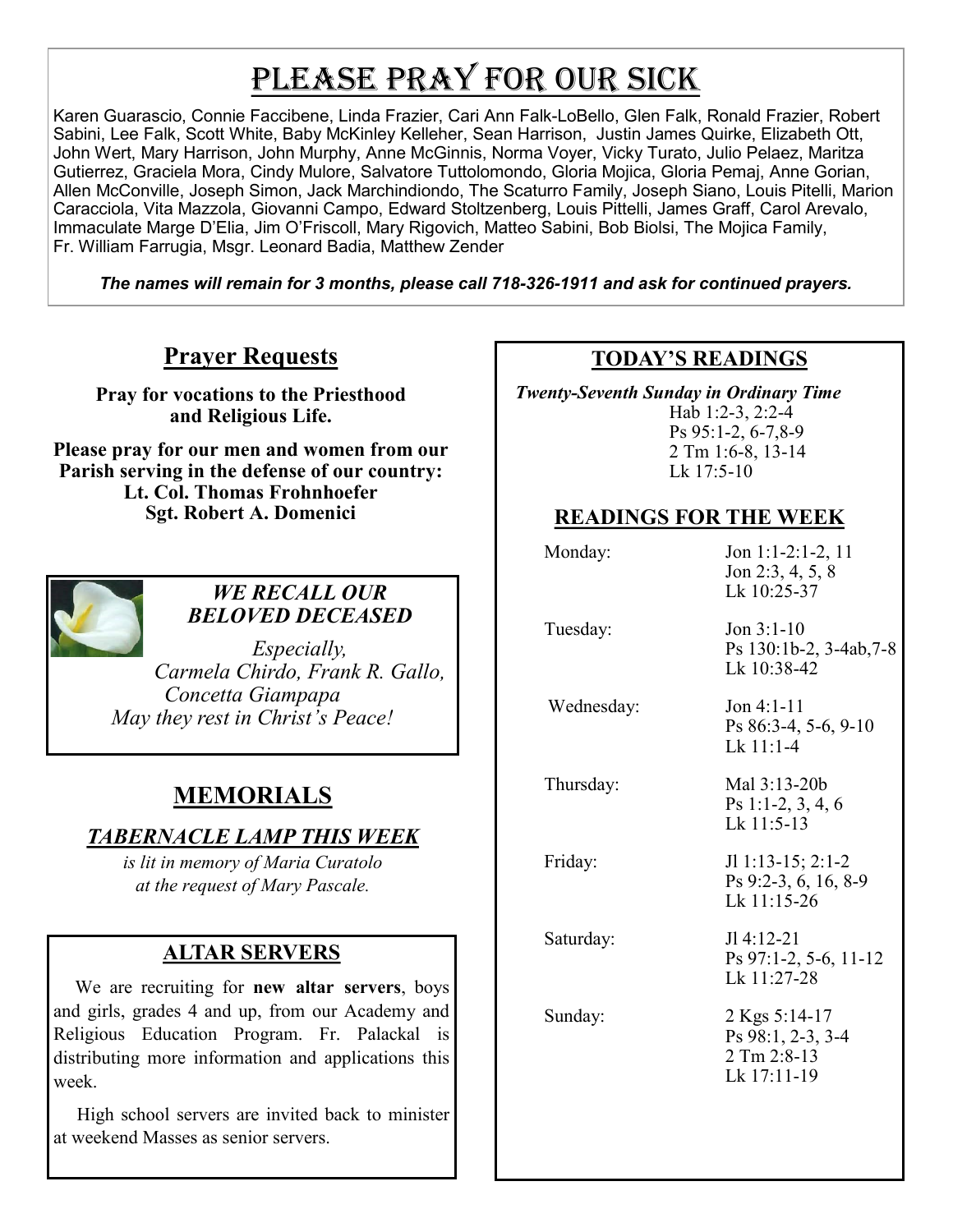### **DEFENSIVE DRIVING COURSE**

 will be given in St. Margaret Catholic Academy Library on Saturday, October 19, from 9:00am to 3:30pm

**THE COST:** \$45.00 per person

**THE BENEFITS:** 10% discount on liability and collision insurance for 3 years. Up to 4 points deducted from your driving record.

**CONTACT:** Sister Bridget at **718-326-1911** for more information or to register.

### **SPECIAL ANNIVERSARY**

 We have begun our 160th year as a Parish. There will be several celebrations to mark the occasion, including family-friendly activities, culminating with Mass and a dinner around the anniversary itself. There also will be spiritual, liturgical, and study opportunities to help us grow as disciples of Christ.

 If you have any ideas for activities, please feel free to share them with Fr. Armato or any of the other member of the Parish staff.

 Get involved! Let's take this opportunity to renew Parish life!

### **PARISH REGISTRATION**

 Very often, people come to the Rectory asking for a certificate or letter attesting to their being active members of our Parish. That's hard for us to do, if there is no record of their being registered.

 All families worshiping here at St. Margaret's are encouraged to register with the Rectory Offices. All you have to do is complete the following information and drop it into the collection basket. We'll take it from there.

| Name:    |  |
|----------|--|
| Address: |  |
|          |  |
|          |  |

Phone #:  $($   $)$ - $)$ - $-$ 

#### **RCIA (Rite of Christian Initiation for Adults)**

#### **Are you interested in the Catholic faith? Are you searching for . . .**

- $\sim$  a deeper relationship with God?
- $\sim$  a sense of belonging in a faith community?
- $\sim$  a greater fulfillment of your mission in life?

#### **The RCIA process is a journey of faith through**

- $\sim$  the initial stages of asking and seeking Study and discussions about Catholic teaching and the way of life
- $\sim$  hearing the Gospel proclaimed and by faithful reflection and prayer
- $\sim$  a growing desire to love and serve others
- $\sim$  the sacraments of initiation:
	- Baptism, Confirmation, Eucharist

#### **RCIA is for . . .**

- $\sim$  persons in need of Baptism
- $\sim$  persons baptized in another Christian tadition who desire to become Catholic
- $\sim$  persons baptized Catholic in need of First Communion and Confirmation

Classes have begun. For information and/or to register, call Sr. Bridget, 718-326-1911 or e-mail

**bridgetosustmarg@aol.com** 

### **UPCOMING BLOOD DRIVE**



There is still a **CRITICAL** 

**BLOOD SHORTAGE** and the New York Blood Center is asking again for our help. St. Margaret Parish will be sponsoring a **BLOOD DRIVE** on **Sunday, October 27** from 9:00am until 3:00pm in the Parish Hall. To ensure that you will be able to donate blood, please remember to include foods rich in iron in your diet and to eat a good meal and drink plenty of fluids before you come.

 **If you donated blood at the August 18 Blood Drive, you are eligible to donate blood again at the October 27** drive. Any questions, e-mail **parishcalendar@aol.com NO APPOINTMENTS TAKEN JUST WALK IN!**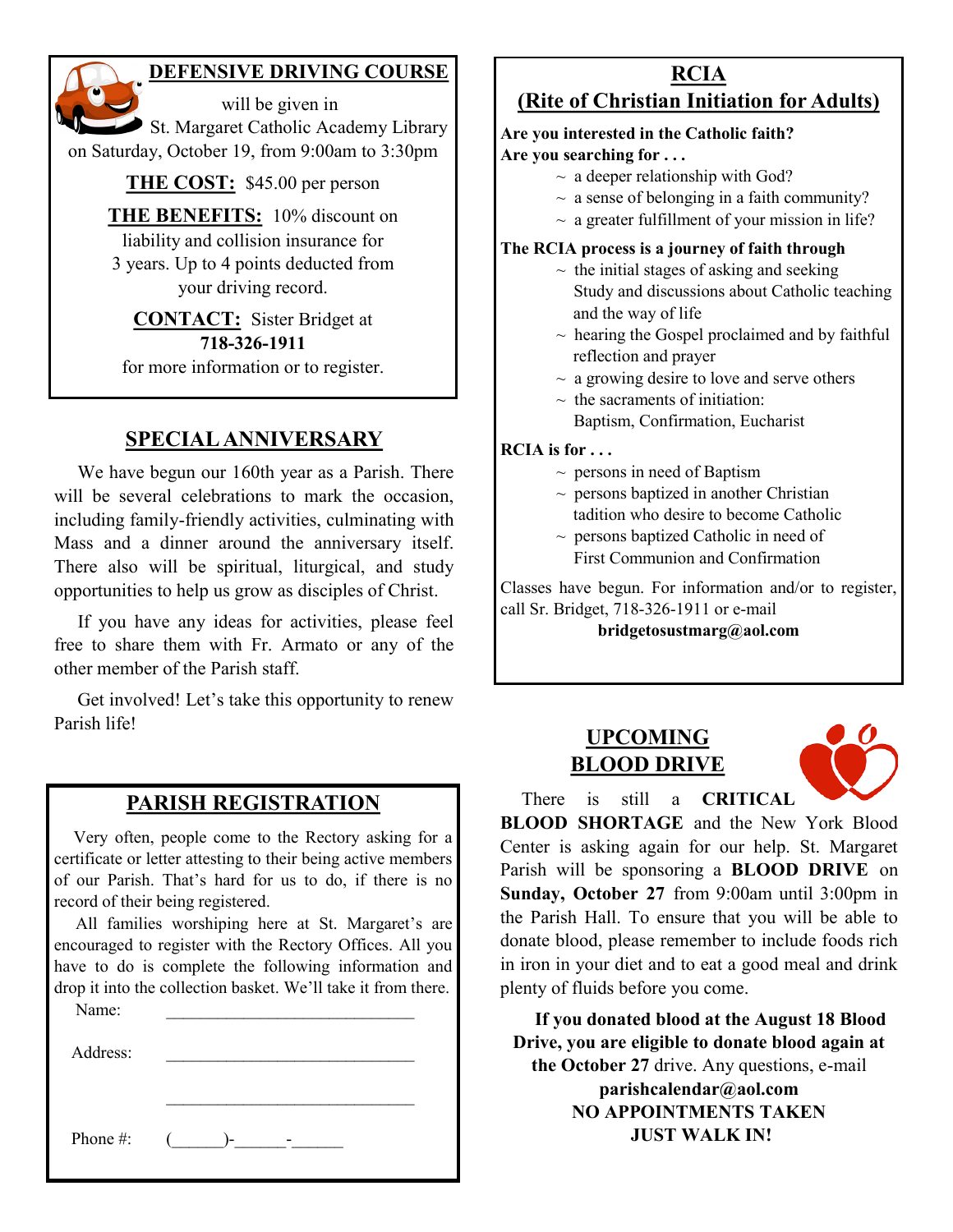# **St. Margaret Gift Shop**

Wednesdays, 12:00 - 4:00pm Saturdays, 4:00 - 5:00pm Sundays, 9:00am - 1:00pm

We have a selection of religious goods: Rosaries - Medals - Gifts Crucifixes - Statues - Bibles other books **AND MORE!**

If we don't have it, we'll try to get it for you. The Gift Shop is located in the rectory. Please use the red side door in the parking lot. If the door is closed, please knock.

Contact us: **parishcalendar@aol.com**

## **E-GIVING IS HERE!**

 Have you signed up yet with *Faith Direct* or another e-giving service? It benefits both you and our Parish. Enrollment is friendly, safe, and troublefree. You don't have to worry anymore about forgetting your envelopes at home, AND you can change your intended giving anytime that you wish.

 Please visit our Parish website, **stmargaretmv.com** and click DONATE, or contact the Rectory, **718-326-1911** for more information.

# **ANNUAL CATHOLIC APPEAL**

 Our 2019 *Annual Catholic Appeal* is at **\$59,097** toward our goal of **\$65,897**, thanks to the **172** families who have pledged. We are at **89.7%** of our parish goal, with **\$6,800** to go!

 This is a *Parish effort.* **Money collected over goal comes back to the Parish** to help with muchneeded projects. Please donate as your means allow. Use the envelopes mailed to you or one available in church *to send your donation directly to the Appeals office.*

 **NO funds donated for this Campaign are used to pay for sex abuse lawsuits.** 

### **Monthly Memorial Mass**

 A **bi-lingual (English and Italian) memorial Mass with music** is celebrated each month for the repose of the souls of those who were buried from our church during the preceding month.

 While we no longer celebrate private memorial Masses, families who wish to have an annual or "month's mind" Mass offered for a loved one can join in this monthly celebration. Please contact the Rectory at 718-326-1911 to make the arrangements.

 **The next memorial Mass will be celebrated at 11:45 am Saturday October 12. See pg. 2 for listing.** 



## **THE ST. VINCENT FOOD PANTRY**

is located in the Convent 66-25 79th Place

#### **The Pantry is open every WEDNESDAY AND SATURDAY from 10:00 am to 12:00 Noon.**

*The Holidays are coming! Please donate coffee, tea, apple juice or cider, stuffing mix, canned yams, instant mashed potatoes, gravy, cranberry sauce and cooking oil. For mire info. Call Terry, 718-326-0188.*

*As always, thank you for your generosity!*

### **COMMITMENT WEEKEND**

 Next Saturday and Sunday is **Commitment Weekend.** EVERY FAMILY in the Parish, whether registered or not, whether receiving envelopes or not, is asked to make a commitment to increase their level of weekly contributions as their means allow, as good stewards of God's gifts and members of the Parish community.

 Please read the information that has been mailed out (more copies are in the church pamphlet racks), pray over it, discuss it at home, and be prepared to sign on for the good of YOUR Parish. As always, thanks for your generosity!